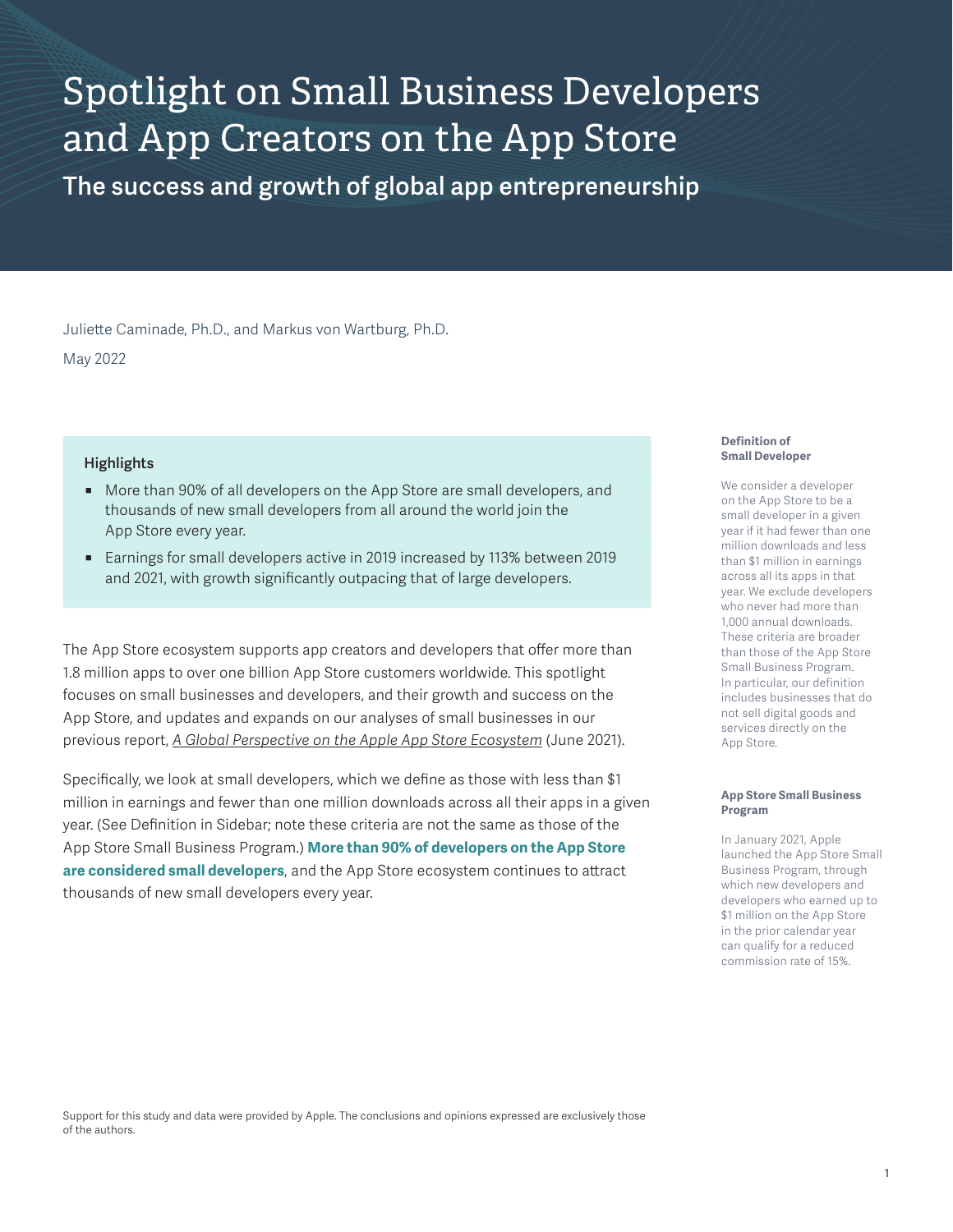# **The global reach of developers on the App Store**

The App Store offers opportunities for small and independent developers to thrive and distribute their innovative apps to over one billion customers globally. In 2021, **thousands of small developers joined the App Store from all around the world**, with approximately 24% from Europe, 23% from China, 14% from the United States, 4.3% from Japan, and 34% from other regions, including South Korea, India, and Brazil. And the number of new small developers joining the App Store continues to grow. In the United Kingdom for example, the number of new small developers grew by almost 40% since 2019, and in Germany, it grew by over 25%.

Joining the App Store allows developers—including small developers with limited resources—to take advantage of the App Store's global distribution platform to offer and seamlessly distribute their apps (and app updates) to customers worldwide. Our analyses show that many small developers take advantage and promote, sell, and distribute their goods and services globally. In 2021, nearly 80% of small developers were active on multiple storefronts and **about 40% of total downloads of apps from small developers came from users outside of each developer's home country**. Moreover, developers that monetize their apps by selling digital goods and services on multiple storefronts have earnings from users on more than 40 storefronts on average.

# **The growth of small developer earnings on the App Store**

Apps have come to play a key role in offering users the flexibility to work from anywhere, communicate with families and friends, and engage with each other in a more digital world. Developers small and large who helped enable and support this digital shift with their innovations and creative ideas have seen their earnings increase.

In particular, total App Store **earnings of small developers who were active in 2019 have increased by 113% over the last two years**.' In aggregate, small developers in all major regions have seen their earnings increase over this period. For example, those in **France** and the **United States** saw an above-average increase, with App Store earnings increasing by **122%** and **118%**, respectively.

**40%** 

of all downloads of apps from small developers came from users outside of each developer's home country

Total earnings of small developers active in 2019 have increased by

**113%** over the last two years

<sup>1</sup> To limit the effect of a few large-scale successes driving the results, this analysis excludes developers that earned \$10 million or more in any subsequent year.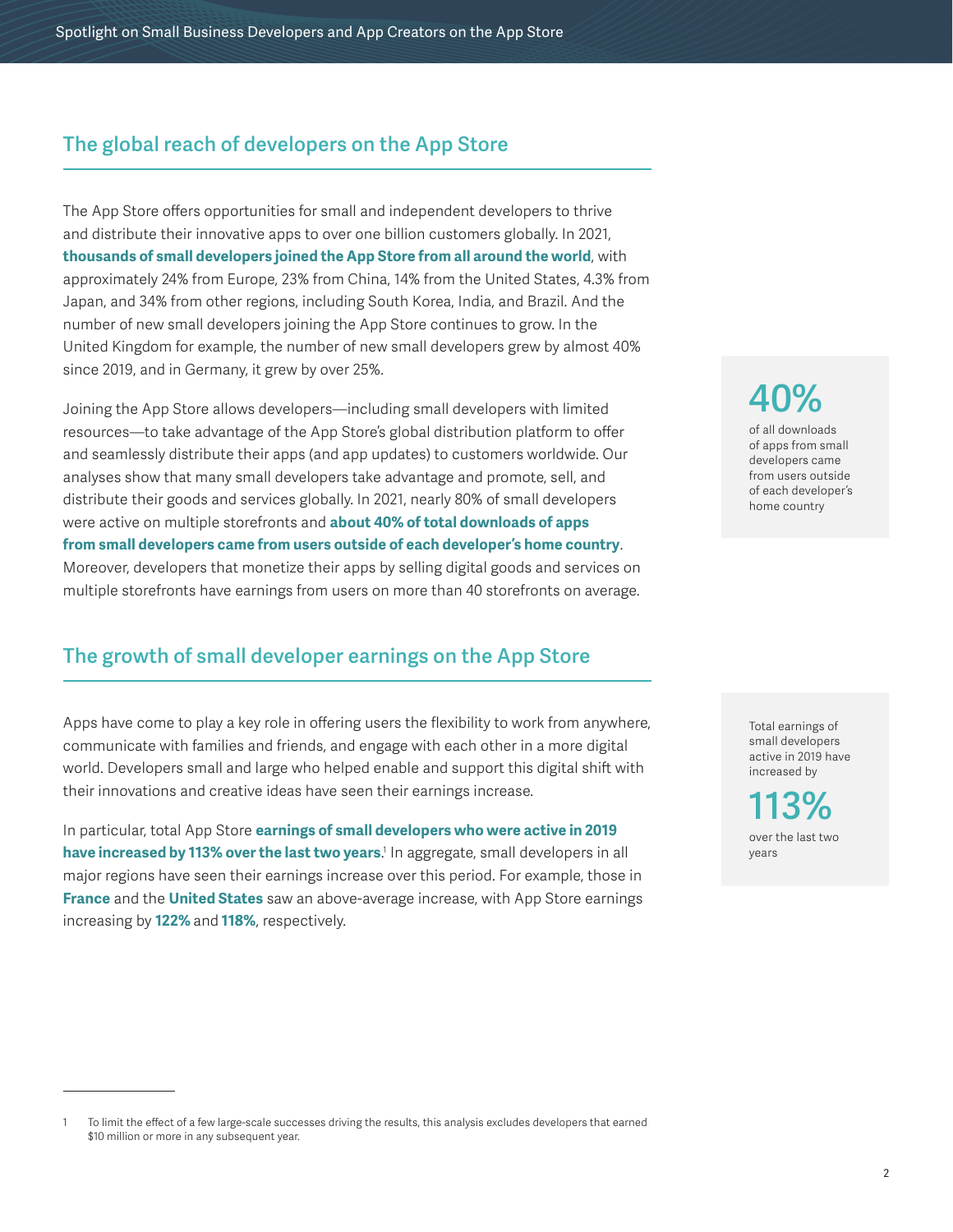**Growth in App Store Earnings of Small Developers Active in 2019 Select Countries, 2019-2021**



Further, our analysis shows that the aggregate **growth rate in earnings of small developers who were active in 2019 exceeds that of large developers** by more than double.

## **Examples of apps from small developers**



**Uptime: 5-min Books, Courses** *(United Kingdom, 2020)* This education and entertainment app combats information overload, shortening attention spans, and limited time by providing key insights from leading books, courses, podcasts, and documentaries to help users develop new skills and find daily motivation. In the last two years, the app has experienced more than 500,000 downloads, doubled the number of full-time employees, and is now available to users in 175 regions across the world.



**Rootd - Panic Attack Relief** *(Canada, 2017)* Created by solo entrepreneur Ania Wysocka, this app helps people understand and overcome anxiety and panic attacks with science-based guided deep breathing, an anxiety journal, soothing visualizations, and lessons. Since its launch, Rootd has experienced a nearly 200% year-over-year increase in billings and has been highlighted in several editorial features on the App Store.



**The Island: Brave Heart** *(China, 2016)* Created by Fengniao, a small gaming studio of six, this app allows users to explore and survive on a deserted island. The developers participated in various app accelerators and training programs offered by Apple and, in 2021, the app experienced a 190% year-over-year increase in downloads and a 129% increase in App Store billings.

More than

**2x** growth in earnings of small developers compared to large developers